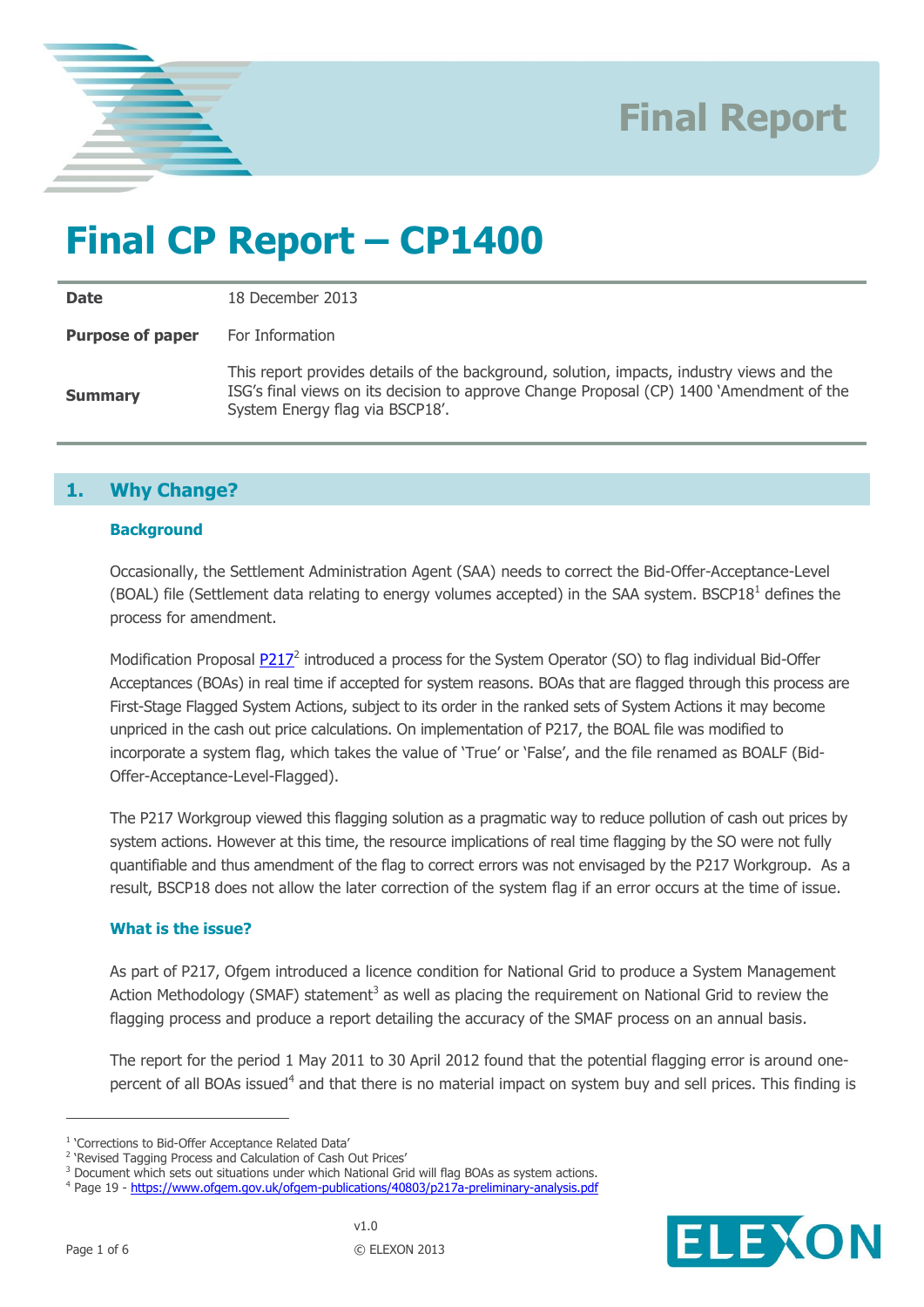

consistent with previous reports, which also found no material impact on system prices following flagging errors. However, the report for the period 1 May 2012 to 30 April 2013 identified a flagging error, which caused a significant impact on cash out prices. Whilst this flagging error was identified shortly after it occurred, no process currently exists to address incorrect flagging.

A process to correct a SO-flag error is also needed in light of Ofgem's [Electricity Balancing Significant Code](https://www.ofgem.gov.uk/electricity/wholesale-market/market-efficiency-review-and-reform/electricity-balancing-significant-code-review)  [Review \(EBSCR\)](https://www.ofgem.gov.uk/electricity/wholesale-market/market-efficiency-review-and-reform/electricity-balancing-significant-code-review) under which the cash out price may be set by the marginal MWh.

National Grid raised CP1400 'Amendment of the System Energy flag via BSCP18' on 6 September 2013 to progress a solution.

## **2. Solution**

The CP proposes to amend BSCP18 (and the associated Settlement systems) to allow National Grid to submit an amended BOALF file that has the SO-flag field corrected from 'True' to 'False' (and vice versa). Attachment A contains the full proposed redlined changes to BSCP18.

### **What are the proposed benefits of the change?**

The Proposer believes that CP1400 will improve process efficiency by allowing it to amend incorrect system flags, which have a material impact on system prices. It will also ensure that cash out prices more accurately reflect energy prices and are not polluted by system costs.

## **Related changes**

### Amendments to the SMAF statement

The SMAF statement would need to be revised to enable National Grid to amend incorrect SO-flags applied to BOAs and specify under what conditions this would be carried out. Such changes to the SMAF statement will include a consultation with industry parties. Following this, National Grid will produce a report for Ofgem summarising industry views on the proposed change. Ofgem will then ultimately have to approve any change to the SMAF statement.

### CP1392

[CP1392](http://www.elexon.co.uk/change-proposal/cp1392/)<sup>5</sup> relates to CP1400. CP1392 amends the automated interface from National Grid to the Balancing Mechanism Reporting Agent (BMRA)/SAA to allow automated corrections of BOA data in the BMRA and SAA databases (once agreed with the Lead Party in accordance with BSCP18). The ability to change the SO-flag through an automated process as proposed under this new CP will be captured by the automated amendment process that CP1392 will deliver once implemented on 26 February 2015 as part of the February 2015 BSC Release. However, in the interim, the SO will amend SO-flags manually.

<sup>&</sup>lt;sup>5</sup> 'BSCP18 Bid-Offer Acceptance Related Data Corrections to the SAA system via Electronic File Transfer method (BMRA-I002) instead of manual Email method (SAA-I033).'



 $\overline{a}$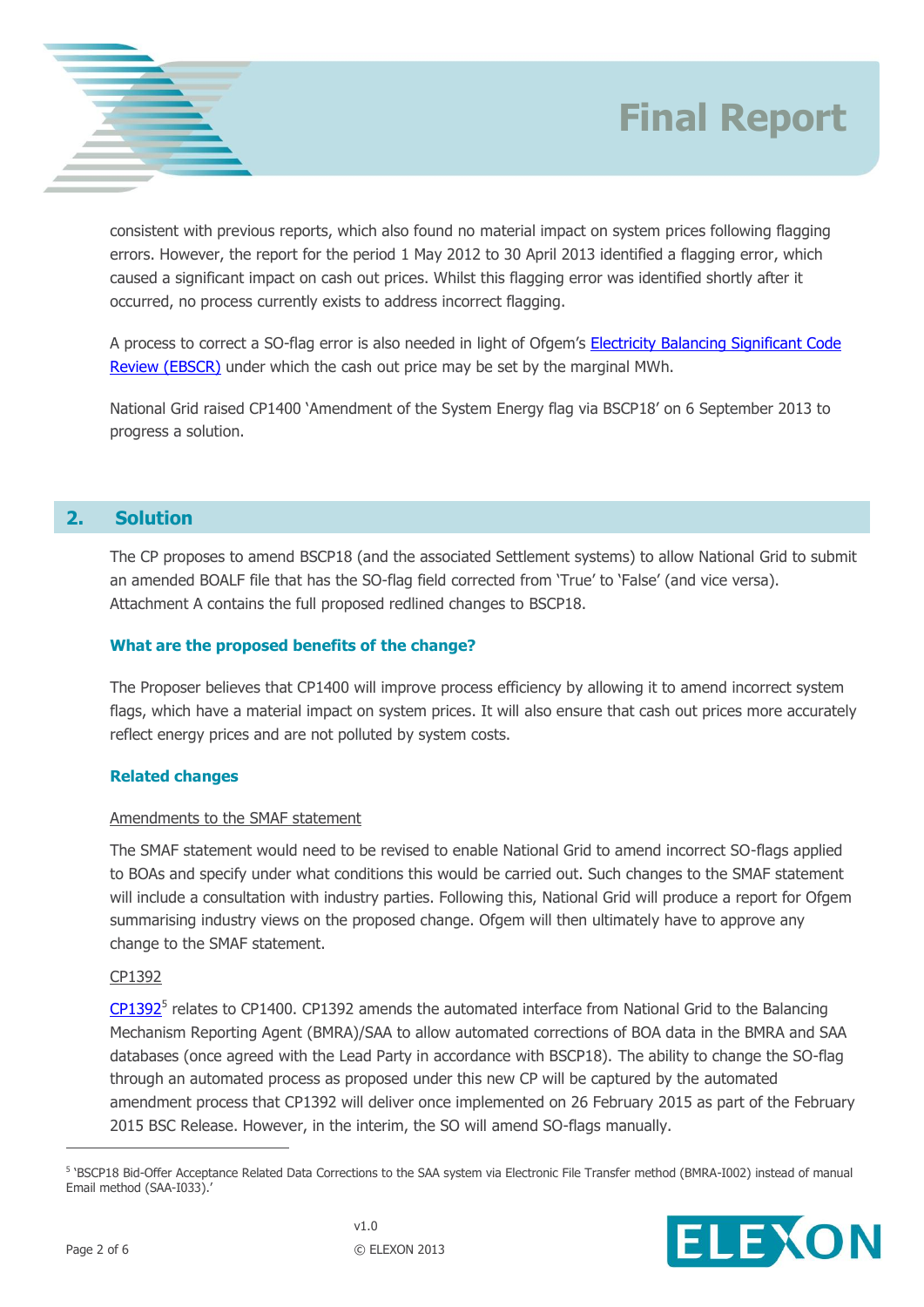

## **3. Impacts and Costs**

### **Central impacts and costs**

The impacted documents and systems are set out below:

| <b>Potential Impacts</b> |                                                                                        |  |  |
|--------------------------|----------------------------------------------------------------------------------------|--|--|
| <b>Document Impacts</b>  | <b>System Impacts</b>                                                                  |  |  |
| BSCP18                   | Balancing Mechanism Reporting Service (BMRS), Settlement<br>Administration Agent (SAA) |  |  |

The estimated ELEXON effort and Demand Led system change costs to implement CP1400 are set out in the table below:

| <b>ELEXON Costs</b>               |                                                                                                                                                 |                              |
|-----------------------------------|-------------------------------------------------------------------------------------------------------------------------------------------------|------------------------------|
| <b>ELEXON effort</b>              | <b>Demand Led System Changes</b>                                                                                                                | <b>Total</b>                 |
| 25 man days equating to<br>£6,000 | Approximately £29,500 if completed<br>as a standalone release (N.B. the<br>cost may be less if implemented<br>alongside other similar changes). | <b>Approximately £35,500</b> |

The system change costs include updates to the BSC Systems which are required to allow the flow-through of the BOA file change and recalculation of system prices based on updated data. The SAA systems will have to handle amendments to the SO-Flag as part of the received BOALF file and incorporate changes in the final cash out calculations. Additionally, the updated BOA data will need to be published via BMRS as it is received from the SO.

#### **Participant impacts and costs**

The Proposer of CP1400 was the only respondent to the CP Impact Assessment that indicated an impact. They advised that this will involve business process changes, as they will be the ones submitting data with amended flags in the event that incorrectly flagged BOAs are identified.

The other five respondents indicated no impact, and therefore identified no associated costs.

## **4. Implementation Approach**

CP1400 is targeted for implementation on 26 June 2014 as part of the June 2014 BSC Release.

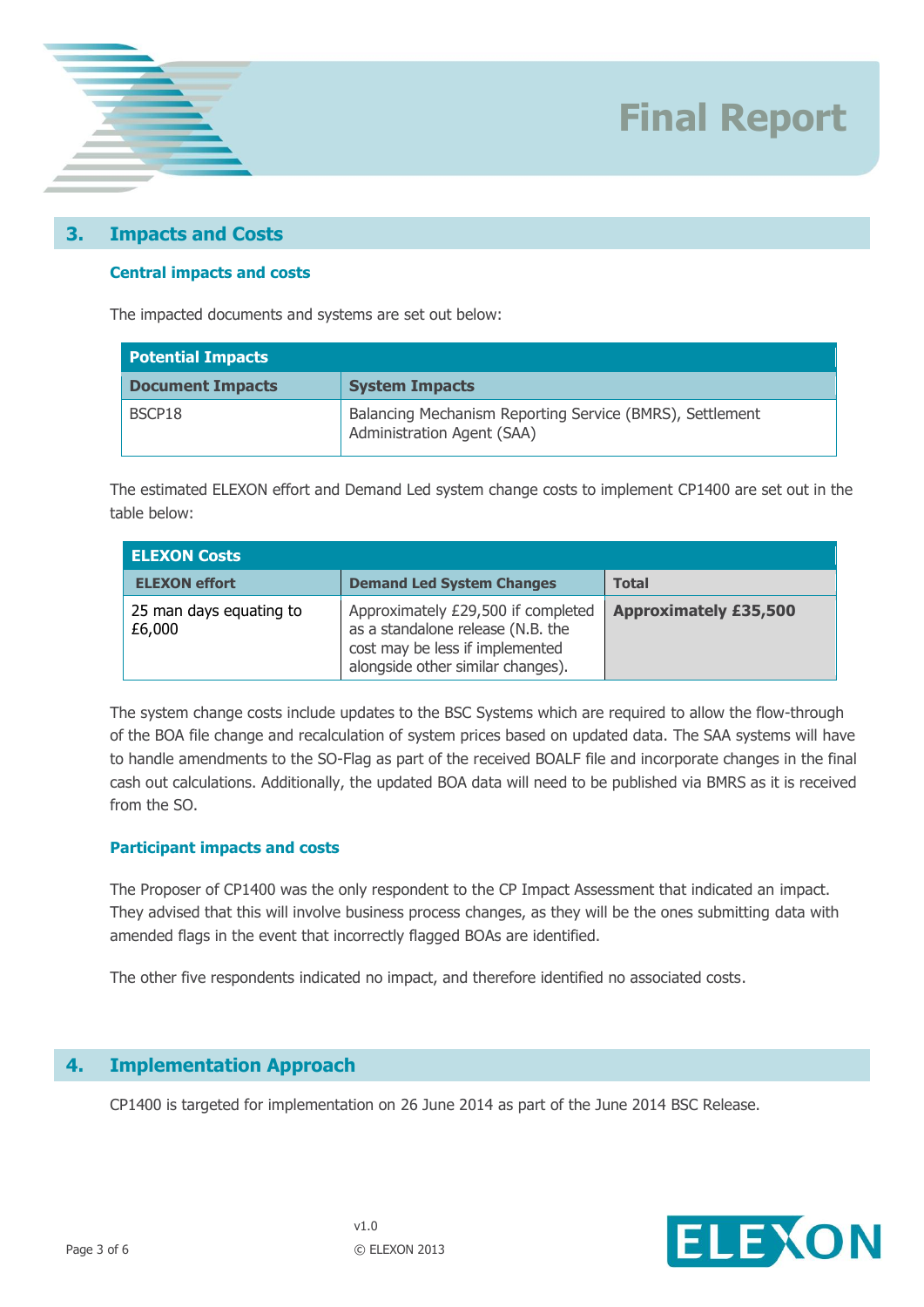

## **5. ISG Initial Views**

ELEXON presented the New CP Progression paper for CP1400 to the ISG at its September 2013 meeting [\(ISG149/09\)](http://www.elexon.co.uk/wp-content/uploads/2012/11/ISG149_09_New_CP_Progression.pdf).

An ISG Member asked whether the BSC allows for SO-flag changes. ELEXON confirmed that there is currently no process to allow for such changes.

An ISG Member commented that BSC Parties should be made aware that changing flags will potentially have an impact on prices, which will affect BSC Parties. An ISG Member confirmed that there is a two-stage process in relation to this change. Stage one (if CP1400 is approved) would introduce the mechanics of the process of how to change a flag. But, under stage two, the actual implementation by National Grid of amended flag submissions will not be introduced until it has updated the SMAF (which currently precludes the amendment of flags). The process to amend this document is set out in National Grid's Transmission Licence. This will include a formal National Grid consultation to seek industry views on the merits of the change (including materiality and impact on parties) and a report to Ofgem, which will ultimately approve or reject a change to the SMAF document. National Grid will issue the SMAF consultation later this year and so there will be no impact on prices until the process (if approved) is introduced under the SMAF consultation, under which parties will have an opportunity to input into.

## **6. Industry Views**

ELEXON issued CP1400 for CP Impact Assessment via CPC00732. We received six responses, of which three agreed with the CP and three were neutral.

The following table shows the breakdown of responses. You can find the full collated participant responses to CP1400 in Attachment B and on the [CP1400](http://www.elexon.co.uk/change-proposal/cp1400/) page of the BSC Website.

| <b>Summary of responses for CP1400</b> |                                                                                                          |            |                |  |  |
|----------------------------------------|----------------------------------------------------------------------------------------------------------|------------|----------------|--|--|
| <b>Organisation</b>                    | Capacity in which organisation operates (Supplier,<br>Licenced Distribution System Operator (LDSO) etc.) | Agree?     | Impacted?      |  |  |
| <b>British Gas</b>                     | Supplier                                                                                                 | <b>Yes</b> | <b>No</b>      |  |  |
| <b>EDF Energy</b>                      | Supplier, Non Half Hourly (NHH) Data Collector (DC),<br>NHH Data Aggregator (DA)                         | <b>Yes</b> | <b>No</b>      |  |  |
| National Grid                          | <b>Transmission Company</b>                                                                              | Yes        | <b>Yes</b>     |  |  |
| npower                                 | Supplier and Supplier Agents (Half Hourly (HH) and<br>NHH)                                               | Neutral    | No.            |  |  |
| ScottishPower                          | Generator, Supplier, LDSO, NHHDA, NHHDC                                                                  | Neutral    | N <sub>o</sub> |  |  |
| TMA Data Management Ltd                | NHHDC, NHHDA, HHDC and HHDA                                                                              | Neutral    | <b>No</b>      |  |  |

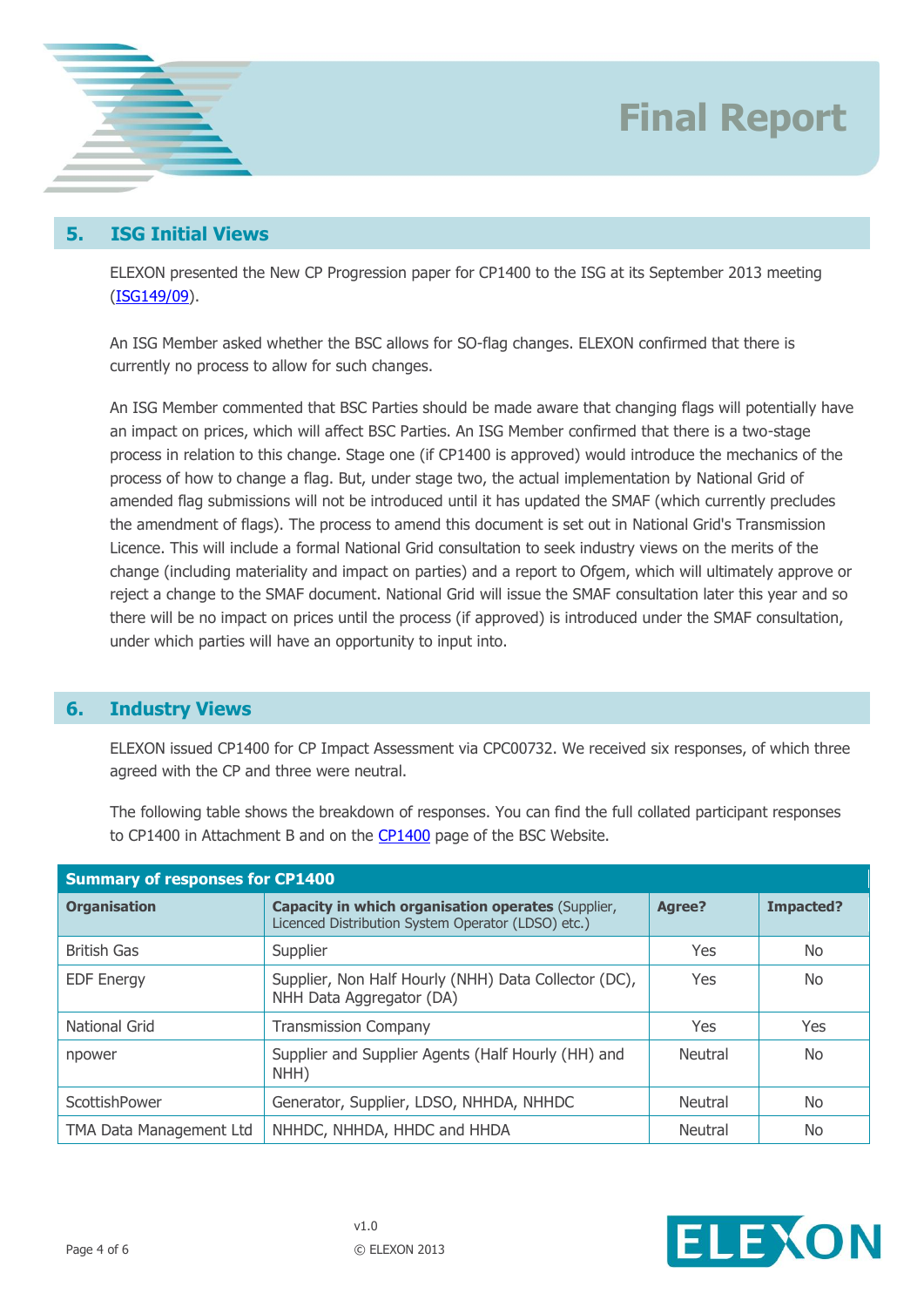

There is an impact on one respondent to the consultation (National Grid), as described in Section 3. The respondent commented that the initial flagging methodology was set with no provision for retrospective changes to the system flagging for Balancing Mechanism (BM) actions, which was due to the uncertainties in the number and frequency of flag action changes required and the resource implications. However, the respondent believes that experience in the operation of the flagging methodology and potential future industry changes (e.g. more marginal Price Average Reference Volume (PAR)) supports the introduction of a process whereby flags assigned (or not assigned) in error can be corrected post event.

No other respondents are impacted by or made any further comments on CP1400.

### **Comments on the proposed redlining**

No comments were received on the proposed redlined text for CP1400.

## **7. Final Decision**

### **ISG's Final Views and Decision**

#### **ELEXON presented CP1400 to the ISG at its meeting on 26 November 2013 for approval<sup>6</sup> .**

ELEXON presented the background, solution, impacts and industry views for CP1400. ELEXON invited the ISG to approve CP1400 for implementation in the June 2014 Release.

An ISG Member added that the CP is involved as part of National Grid's System Management Action Methodology (SMAF) change. The ISG Member commented that National Grid will be issuing a consultation in the next month following which the SMAF changes will be presented to Ofgem for decision.

### **Final Decision**

The ISG approved CP1400 for implementation on 26 June 2014 as part of the June 2014 BSC Release and agreed the proposed amendments to BSCP18.

#### **Attachments:**

Attachment A – BSCP18 Redlining v1.0 Attachment B – CP1400 Consultation Responses

<sup>&</sup>lt;sup>6</sup> Further information on this meeting, including the CP1400 paper, can be found on the ISG151 page of the BSC Website [here.](http://www.elexon.co.uk/meeting/isg151/)



 $\overline{a}$